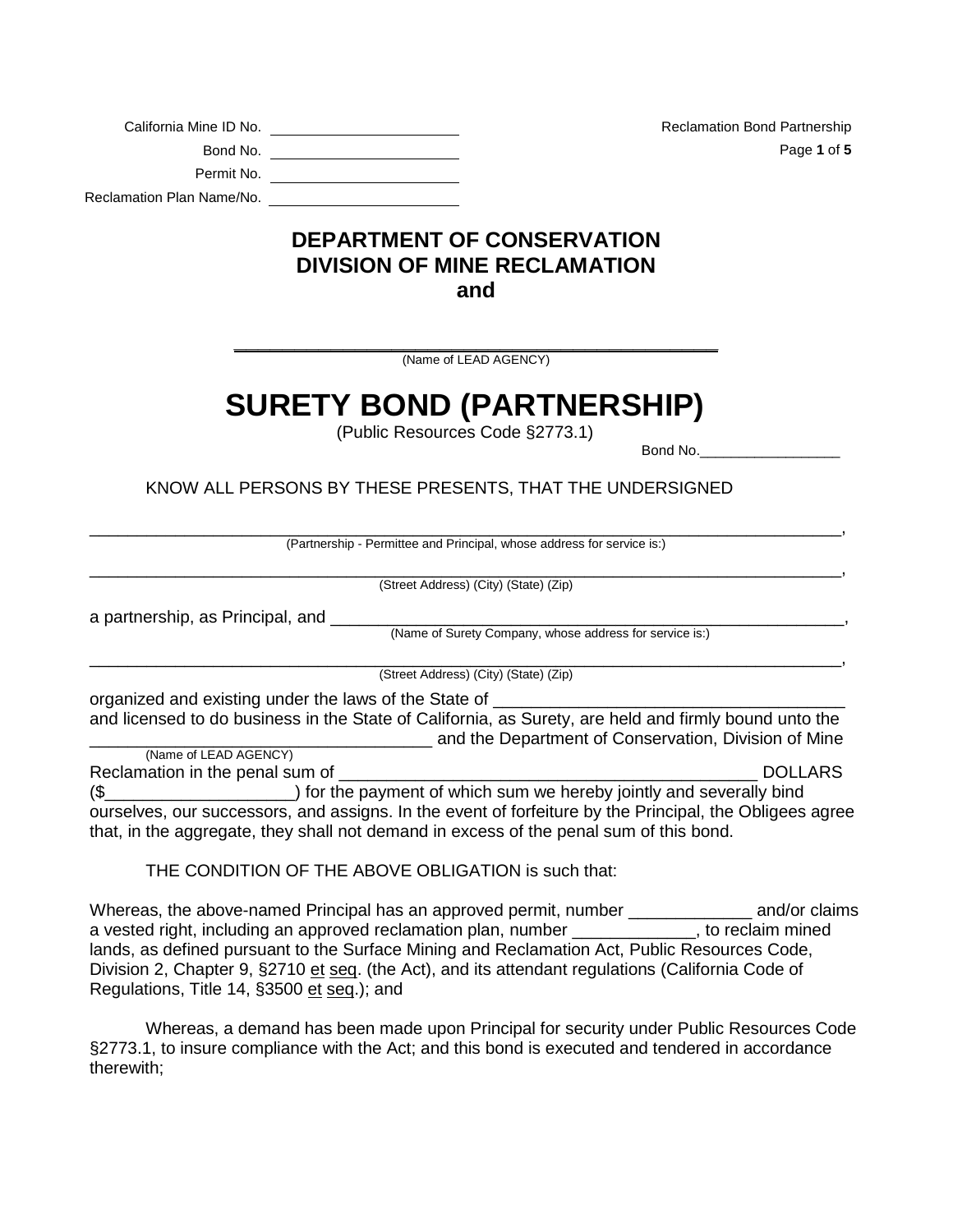| California Mine ID No.    | <b>Reclamation Bond Partnership</b> |
|---------------------------|-------------------------------------|
| Bond No.                  | Page 2 of 5                         |
| Permit No.                |                                     |
| Reclamation Plan Name/No. |                                     |

Whereas, the Principal has chosen to file this performance bond as a guarantee that the reclamation of the mined lands disturbed during this surface mining operation will be completed as required by the Act and regulations, and as specified in the reclamation plan and any applicable permit as approved by \_\_\_\_\_\_\_\_\_\_\_\_\_\_\_\_\_\_\_\_\_\_\_\_\_\_\_\_\_\_\_\_\_\_\_\_\_\_;

(Name of LEAD AGENCY)

Whereas, the Surety and their successors and assigns agree to guarantee the obligation and to indemnify \_\_\_\_\_\_\_\_\_\_\_\_\_\_\_\_\_\_\_\_\_\_\_\_\_\_\_\_\_\_\_\_\_\_\_ and the Department of Conservation,

(Name of LEAD AGENCY) Division of Mine Reclamation from the failure of the Principal to complete the reclamation of the mined lands disturbed during the surface mining operation in conformity with the Act and regulations, and as specified in the reclamation plan and any applicable permit as approved by

> \_\_\_\_\_\_\_\_\_\_\_\_\_\_\_\_\_\_\_\_\_\_\_\_\_\_\_\_\_\_\_\_\_\_\_\_\_\_\_, subject to the penal sum of this bond; (Name of LEAD AGENCY)

Whereas, the Surety, as part of the obligation secured by this bond, and in addition to the penal sum specified in this bond, agrees there shall be included costs and reasonable expenses and fees, including reasonable attorney fees, incurred by \_\_\_\_\_\_\_\_\_\_\_\_\_\_\_\_\_\_\_\_\_\_\_\_\_\_<br>(Name of LEAD AGENCY)

or in the alternative, the Department of Conservation, Division of Mine Reclamation in successfully enforcing such obligation against the surety, all to be taxed as costs and included in any judgment rendered;

Whereas, obligations guaranteed by this performance bond shall be in effect for the following described lands which are subject to the approved reclamation plan or increment upon which initial or succeeding operations by the principal will be conducted:

 $\frac{1}{2}$ (*Insert legal description or Assessor's Parcel No.)*

Now, if the Principal completes all reclamation requirements set forth in the Act, the regulations, and all conditions of the permit related to reclamation, including the reclamation plan, then this obligation shall be void; otherwise, it shall remain in full force and effect:

(a) beginning on the date of the approval of the reclamation plan and any applicable permit, or prior to commencement of disturbance of mined lands, and extending until all reclamation work pursuant to the Act, the regulations, and all conditions of the permit related to reclamation, including the reclamation plan, has been completed to the satisfaction of satisfaction of  $\alpha$  and the Department of (Name of LEAD AGENCY)

Conservation, Division of Mine Reclamation; and,

(b) until the bond is released or replaced in accordance with the Act and its attendant regulations with the written concurrence of \_\_\_\_\_\_\_\_\_\_\_\_\_\_\_\_\_\_\_\_\_\_\_\_\_\_\_\_\_\_\_\_\_\_\_ (Name of LEAD AGENCY)

and the Department of Conservation, Division of Mine Reclamation.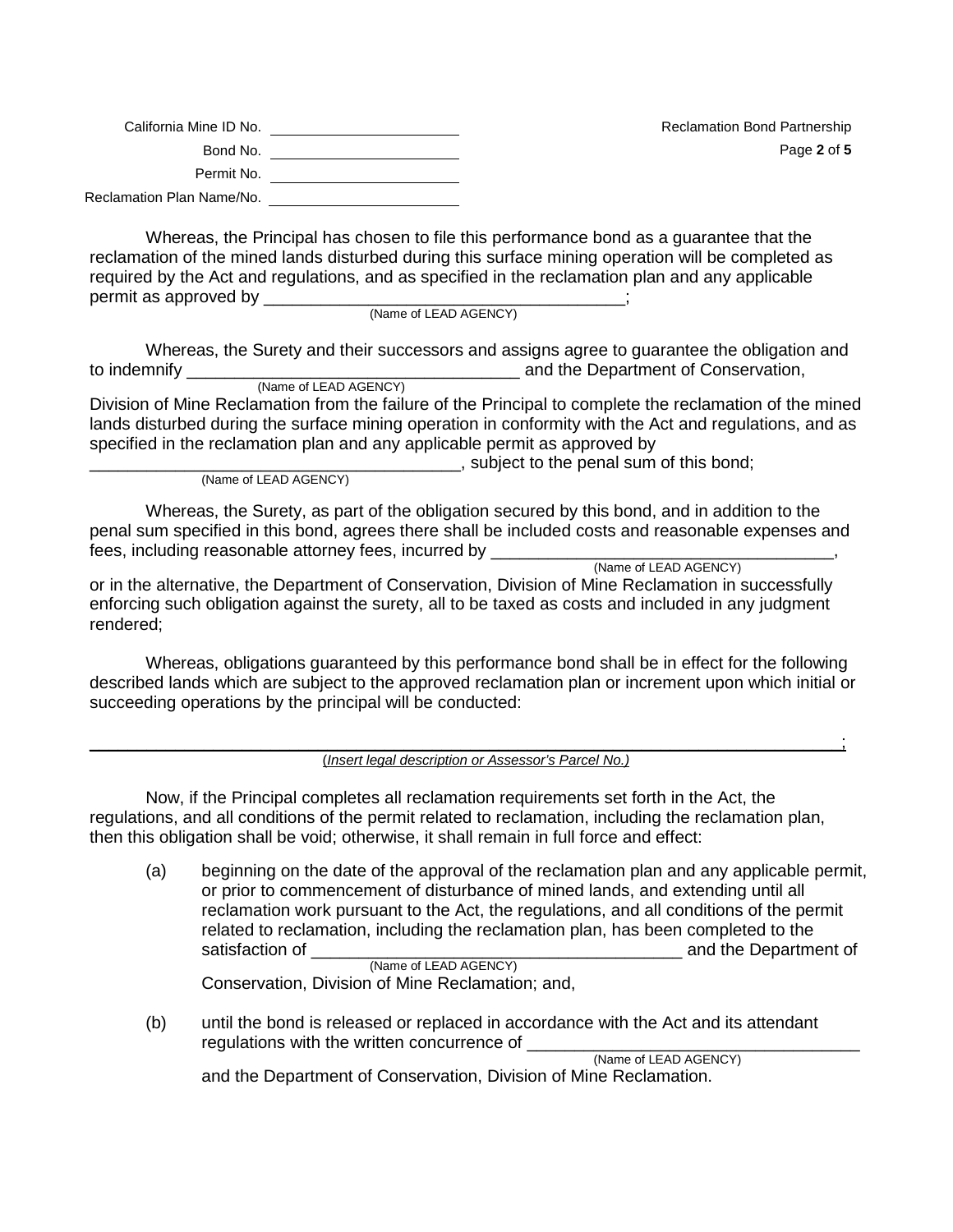| California Mine ID No.    | <b>Reclamation Bond Partnership</b> |
|---------------------------|-------------------------------------|
| Bond No.                  | Page 3 of 5                         |
| Permit No.                |                                     |
| Reclamation Plan Name/No. |                                     |

The failure of the Principal to fulfill mined land reclamation obligations specified by the Act, the regulations, and all conditions of the permit related to reclamation, including the reclamation plan, shall result in a forfeiture of this performance bond according to the procedures described in the Act.

The amount of the Surety's liability may only be reduced by the

and the Department of Conservation, Division of Mine (Name of LEAD AGENCY) Reclamation pursuant to the Act for lands covered by this bond which have been disturbed by the

Principal. If the penal sum of this bond requires adjustment, it shall be by use of an Increase/Decrease Rider.

The Surety hereby stipulates and agrees that no change, extension of time, alteration or addition to the terms of the reclamation plan and/or any applicable permit, or to the work to be performed thereunder or the specifications accompanying the same shall in any way affect its obligation on this bond, and it does hereby waive notice of any such change, extension of time, alteration or addition to the terms of the reclamation plan and/or any applicable permit or to the work or to the specifications. Surety further stipulates and agrees that the provisions of Section 2845 of the Civil Code are not a condition precedent to surety's obligations hereunder and are hereby waived by surety.

The Surety will give notice of cancellation of the bond at least 120 days prior to such cancellation and prompt notice to the Principal,

**\_\_\_\_\_**, and the Department of Conservation, Division of

(Name of LEAD AGENCY)

Mine Reclamation of any of the following: 1) any notice received or action filed alleging the insolvency or bankruptcy of the Surety, 2) any noticed received alleging any violations or regulatory requirements which could result in suspension or revocation of the Surety's license to do business, 3) the Principal has failed to renew or pay associated premiums causing the bond to lapse.

In the event the Surety becomes unable to fulfill its obligations under the bond for any reason, notice shall be given immediately to the Principal, \_\_\_\_\_\_\_\_\_\_\_\_\_\_\_\_\_\_\_\_\_\_\_\_\_\_\_\_<br>(Name of LEAD AGENCY)

and the Department of Conservation, Division of Mine Reclamation.

Upon the incapacity of the Surety by reason of bankruptcy, insolvency, or suspension or revocation of its license, the Principal shall be deemed to be without bond coverage in violation of the Act, and subject to enforcement actions described in the Act.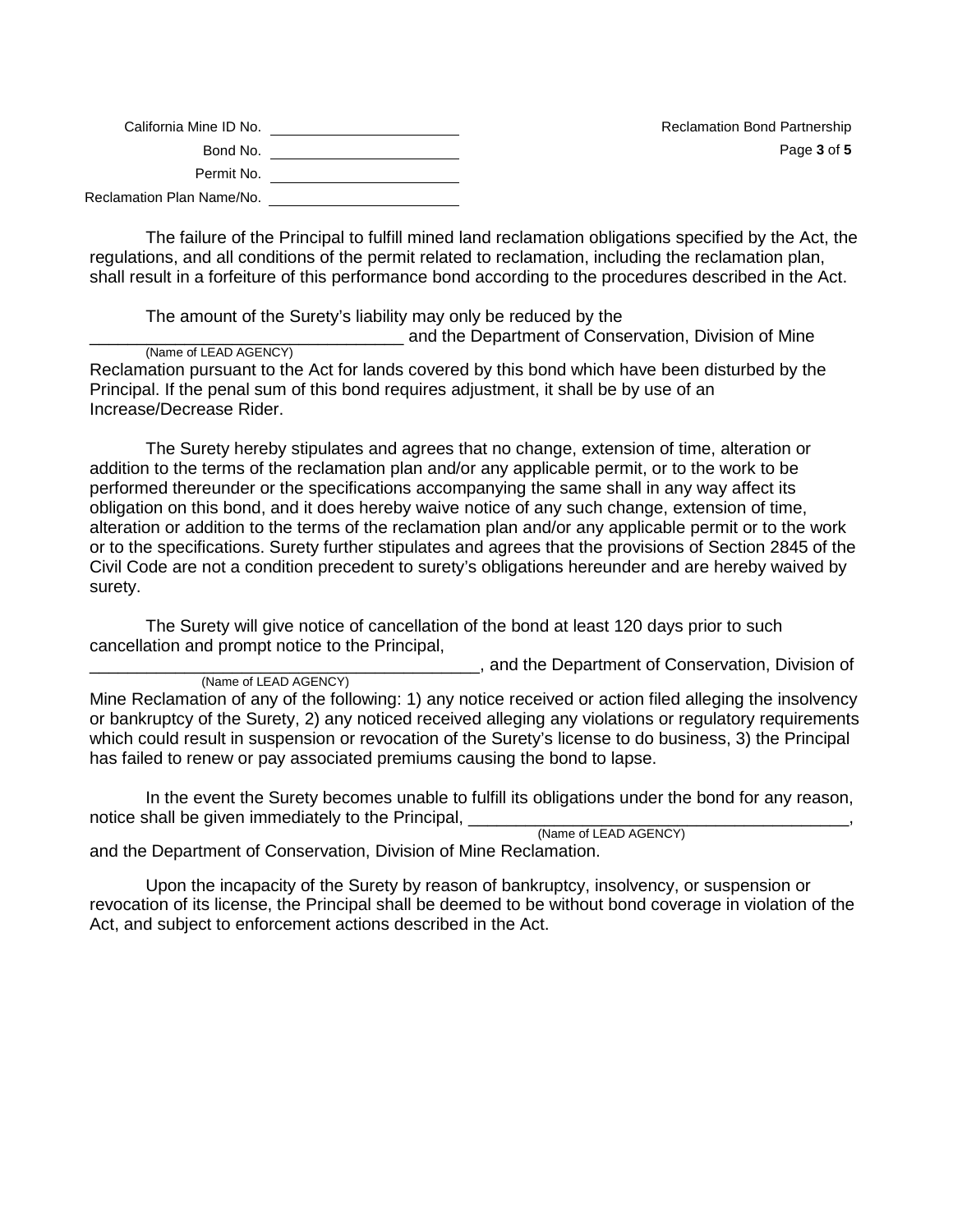| California Mine ID No.    |  |
|---------------------------|--|
| Bond No.                  |  |
| Permit No.                |  |
| Reclamation Plan Name/No. |  |

Reclamation Bond Partnership Page **4** of **5** 

IN WITNESS THEREOF, the Principal and Surety have hereunto set their signatures and seals as of the dates set forth below.

|                                                      | (Partnership - Permittee [Principal])                                                                   |
|------------------------------------------------------|---------------------------------------------------------------------------------------------------------|
|                                                      |                                                                                                         |
|                                                      |                                                                                                         |
| (Seal)                                               |                                                                                                         |
|                                                      | <b>Typed or Printed Name</b>                                                                            |
|                                                      |                                                                                                         |
|                                                      |                                                                                                         |
|                                                      | <b>Typed or Printed Name</b>                                                                            |
| foregoing bond under an unrevoked Power of Attorney. | I declare under penalty of perjury, under the laws of the State of California, that I have executed the |
|                                                      | <u> 1989 - Johann Barbara, margaret eta idazlea (h. 1989).</u><br>(Surety Company)                      |
|                                                      | By: <u>(Signature of Attorney-in-Fact for Surety)</u>                                                   |
| (Seal)                                               |                                                                                                         |
|                                                      |                                                                                                         |
|                                                      | <b>Typed or Printed Name</b>                                                                            |
|                                                      |                                                                                                         |
|                                                      |                                                                                                         |
| under the laws of the State of California.           |                                                                                                         |
| Attorney must be filed with this bond.               | Where one signs by virtue of a Power of Attorney for a Surety Company, such fully executed Power of     |
| documents, if applicable.                            | Please identify the agent acting on behalf of the surety who will accept notices, papers, and other     |

| Agent:               | $\tau$ itle:   |
|----------------------|----------------|
| Address:             |                |
| <b>Phone Number:</b> | Email Address: |